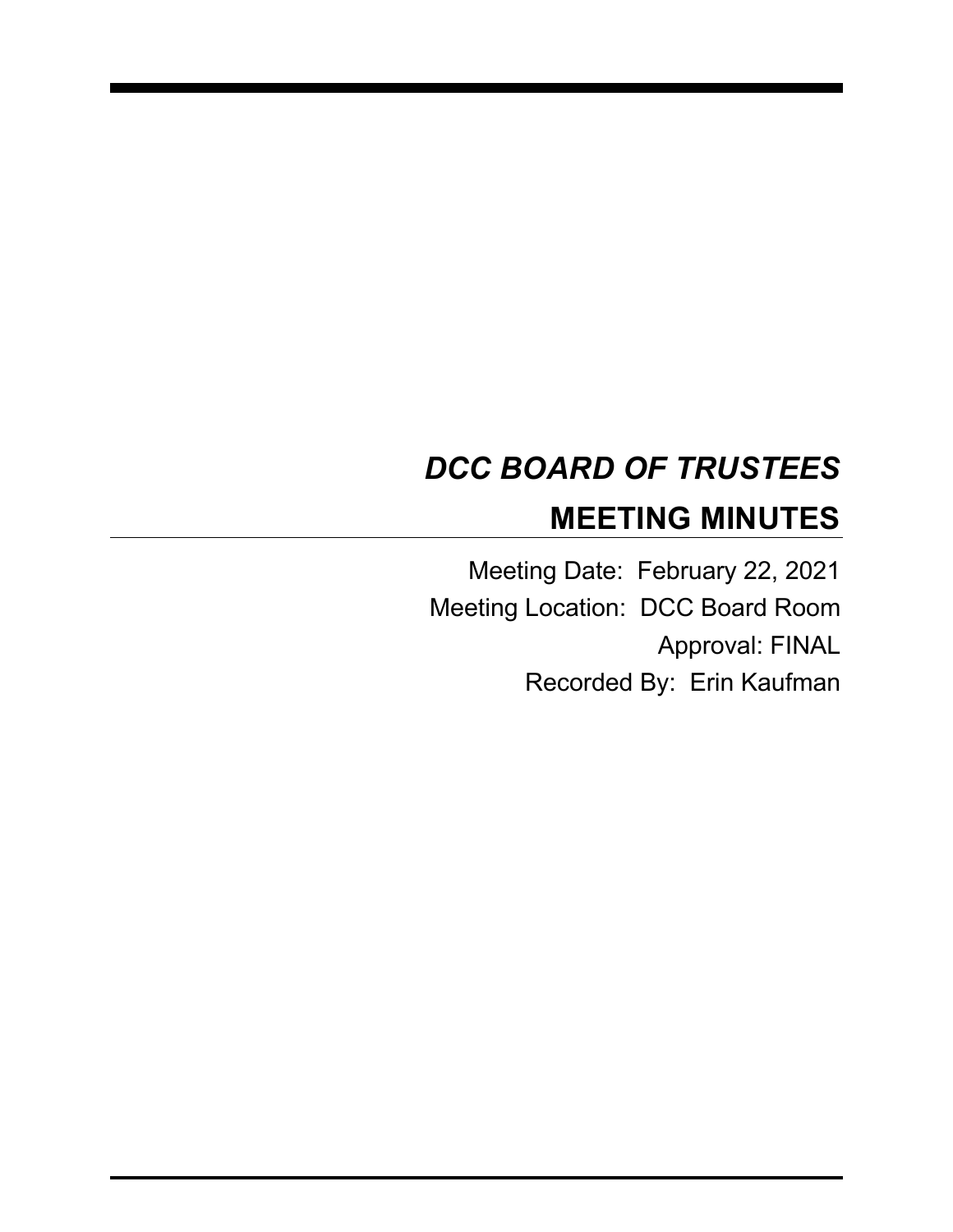#### **Attendance**

| <b>Name</b>              | <b>Title/Organization</b>          | Present |
|--------------------------|------------------------------------|---------|
| Chad Knudson             | Chair                              | Yes     |
| Darla Handran            | Vice Chair                         | Yes     |
| Spencer Johnson          | Trustee                            | No.     |
| Cindy Larsen             | Trustee                            | Yes     |
| Sarah Thorson            | Trustee                            | Yes     |
| Mike Wilondek            | Trustee                            | Yes     |
| Scott Mickelsen          | President                          | Yes     |
|                          |                                    |         |
| Suela Cela               | VP - Academic and Student Affairs  | Yes     |
| Erin Kaufman             | <b>Academic Coordinator</b>        | Yes     |
| Leslie Weldon            | VP-Advancement and Human Resources | Yes     |
| Laurie Huber             | Director - DCC Lewistown           | Yes     |
| Katie Carrier            | Dean                               | Yes     |
| <b>Tyrel Huseby</b>      | DCC IT                             | Yes     |
| <b>Community Members</b> |                                    |         |
| Maria Zimdars            | Paramount Ag Service               | Yes     |
| <b>Haley Vance</b>       | Ag Student, Rodeo                  | Yes     |
| <b>Jud Colliness</b>     | Ag Student, Rodeo                  | Yes     |

Chad Knudson, Chair **Darla Handran, Vice Chair** Darla Handran, Vice Chair

\_\_\_\_\_\_\_\_\_\_\_\_\_\_\_\_\_\_\_\_\_\_\_\_\_\_\_\_\_\_\_\_\_\_ \_\_\_\_\_\_\_\_\_\_\_\_\_\_\_\_\_\_\_\_\_\_\_\_\_\_\_\_\_\_\_\_\_\_\_\_\_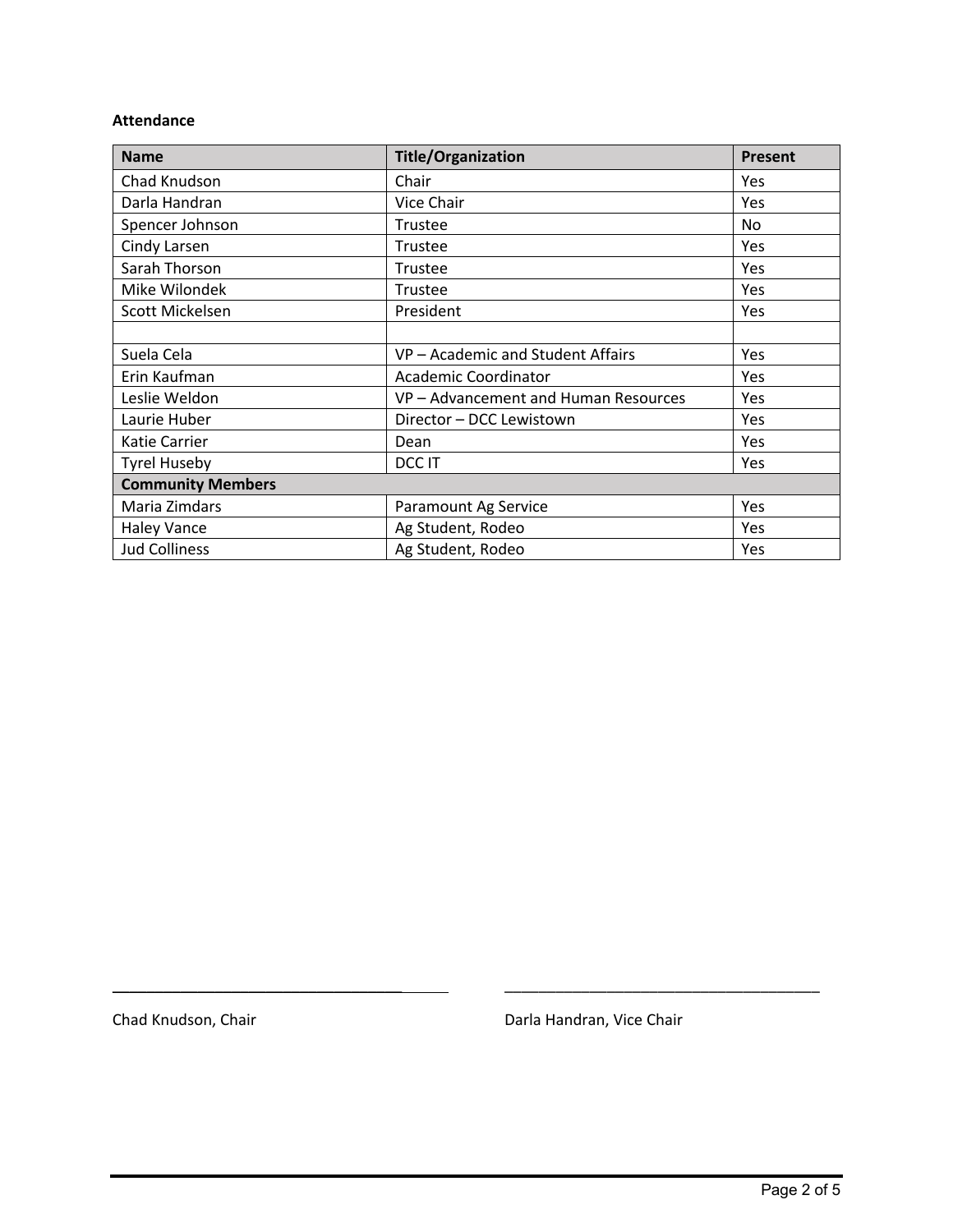**Dawson Community College Board of Trustees Minutes of the Regular Board Meeting Monday, February 22, 2021 5:30 pm Recorded by Erin Kaufman**

**The meeting was called to order by Chair Knudson at 5:38 p.m. The Chair called for introductions.**

#### **Correspondence**

The Trustees reviewed a letter received from NWCCU accepting the Ad Hoc Report that we sent in.

#### **Minutes**

• Trustee Wilondek /Vice Chair Handran moved/seconded the motion to approve the minutes of the January 25, 2021 board meeting correcting an error on the financial report missing part of a sentence, no other issues.

## **Motion carried unanimously.**

## **Reports**

#### **President Mickelsen:**

- Thanks to Erin Kaufman for assisting while waiting for Staci to begin her duties in Mid-March.
- New Finance Manager will begin half time on March 1, 2021 and will be fulltime May 1, 2021. Becky from Flathead Community College has agreed to be his mentor.
- Growth this year has been amazing, tuition is up \$100,000, 37% increase, DCC has added \$400,000 into the reserve. The college has saved \$316,000 this year compared to this time last year. (Mostly from no travel of the athletic teams etc.) Records indicate 79% of our students either finish here or go on to finish their education somewhere else.
- MLEA is moving forward, Richland County Sheriff Department has contacted Rick, they are in need of some training and would like our help getting their department the training needed.
- Quonsets across from the high school have been taken over by DCC, as we own them. We are hoping to use this building for the Criminal Justice program.
- Legislative update given, no concerns or issues at this point, things are moving fast.
- We have had zero active COVID cases in the last three weeks of testing the athletes. If we continue to have zero cases this week and next, we will drop the mask requirement. It will be an option, although Faculty can require in their classrooms if so desired. Also, plan to have the Salad Bar and Buffet set up in Mid-March if the numbers remain low. We will require masks, gloves and follow other sanitary guidelines.

#### **Laurie Huber with Lewistown:**

• Central Montana Campus is beginning to taking shape; Laurie has been busy meeting with many locals. Four areas Laurie will share with us work force development, high school dual enrollment, community engagement, admissions and recruitment.

*Work Force Development:*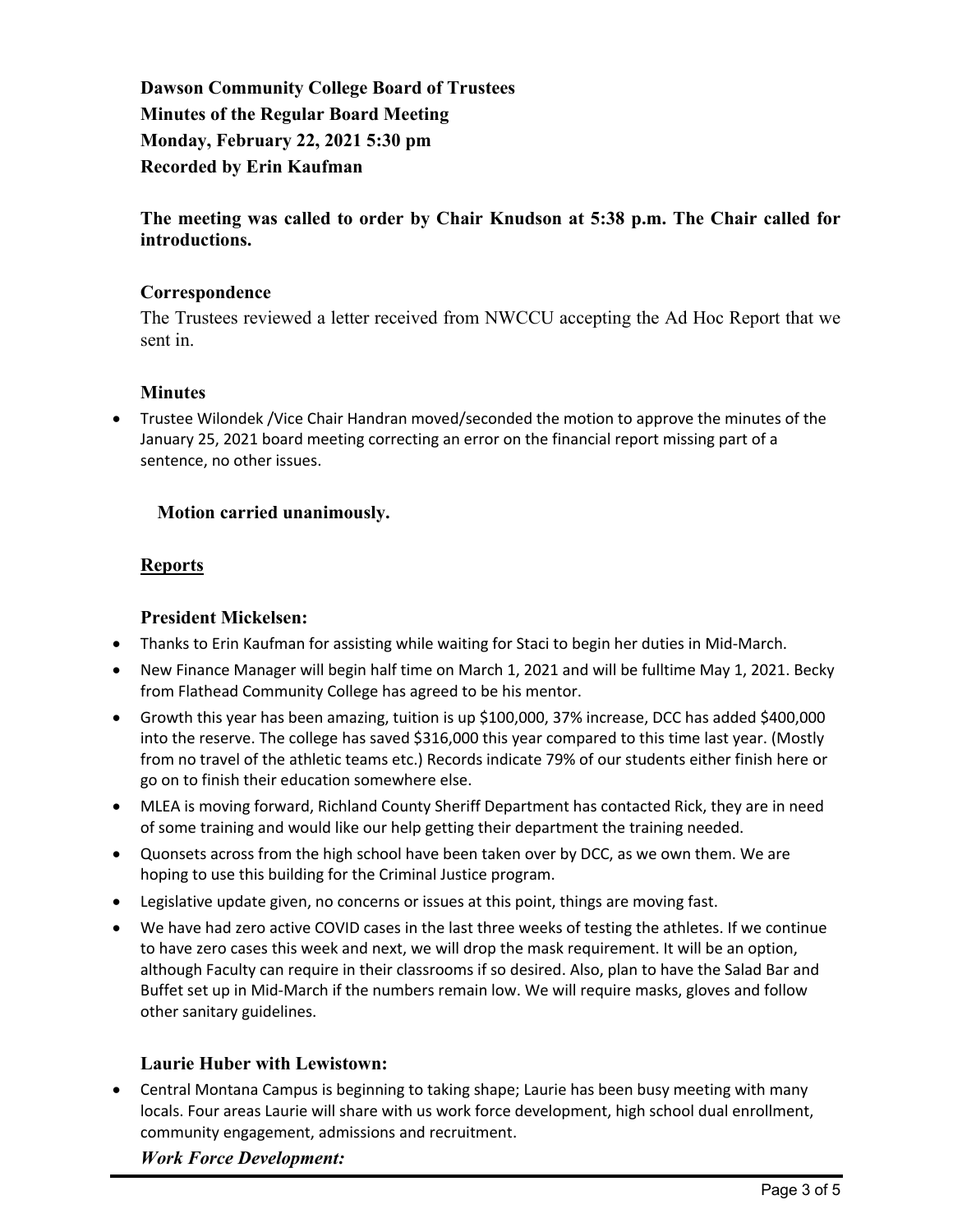• Doing presentations at local education boards. Needs assessment task force of Snowy Mountain development, focusing on grants, and scope of need for businesses. Fergus County Port Authority looking at some of the dire needs; housing and childcare are top priorities in the area. Next week with the support of faculty and Montana Works hosting an early childhood presentation and dialog with representation from the Lewistown area. Promoting a CDL course that we are planning to be offer in the middle of March.

# *High School Dual Enrollment:*

• Important foundation to get teachers on board for this aspect. We had a teacher's information session with Sarah North Wolfe, we expected twelve teachers and had ten attend. They are eager and anxious to work with us. I am also working with homeschooling association and central Montana outreach to areas close to Lewistown to get them involved in dual enrollment courses.

# *Community Engagement:*

• I have ended up on the chamber board, looking and talking with the Boys and Girls Club to keep the Dawson name out in the public.

#### *Admissions and Recruitment:*

• We are recruiting adjunct instructors to bring credit and noncredit classes to the area this summer as well as bring admissions, recruitment and FAFSA sessions to the local area. The community has welcomed Dawson Community College with open arms.

# **Katie Carrier Ag Learning Lab**

• Ag Learning Lab also called teaching cattle herd. The construction of this will include using the welding department. There should be no additional expenses, as we will have our students do most of the work. The Ag Learning Lab should have a heavy impact on recruiting and attracting students to DCC's Ag Department in a positive way. Students themselves will be on the different committees for the Ag Learning Lab. They will be involved in making some major decisions and see impacts of the decisions they have made. Hands on learning aspect teaching in the classroom and going to the lab to incorporate what has been taught in the classroom. We are hoping that the cafeteria will be able to use the beef that we produce. We have 336 acres in the area, we are not asking for a full building we are looking for a pole born with three covered sides. We would start with ten head of cattle; plans are still in the process. Would like to have the herd here year round, could lease some pasture for the summer month if needed. Looking to grow the program even more than we have in the last year. New Agriculture instructor would probably be contracted for twelve months, students will help when they are on campus.

# **Questions from the board were answered by Dr. Mickelsen and Katie Carrier**

- Two current student's and one alumni were in attendance to say that they believe having an Ag Learning Lab would help with recruiting for the Ag department as well as the Rodeo team. These students state this would have been a huge benefit for them, they enjoy learning hands on and experiencing the aspects of what would be offered.
- The possibility of having an Arena here on campus, having our horses here would be so beneficial.

# **Finance Committee Meeting report by Trustee Wilondek**:

- Replacing the walkway by the old IT department, we will be putting the MLEA conference area in that part of the building. Students did approve to use the funds.
- If we keep increasing enrollment we need to add more dorms.
- Update on the busses; reverse works now, water in the transmission, filters were replaced. Heating issue in the big bus, a short in the wiring had to be fixed, as well window washer part replaced. A bus was loaned to us from the high school to get the teams to North Dakota last week.